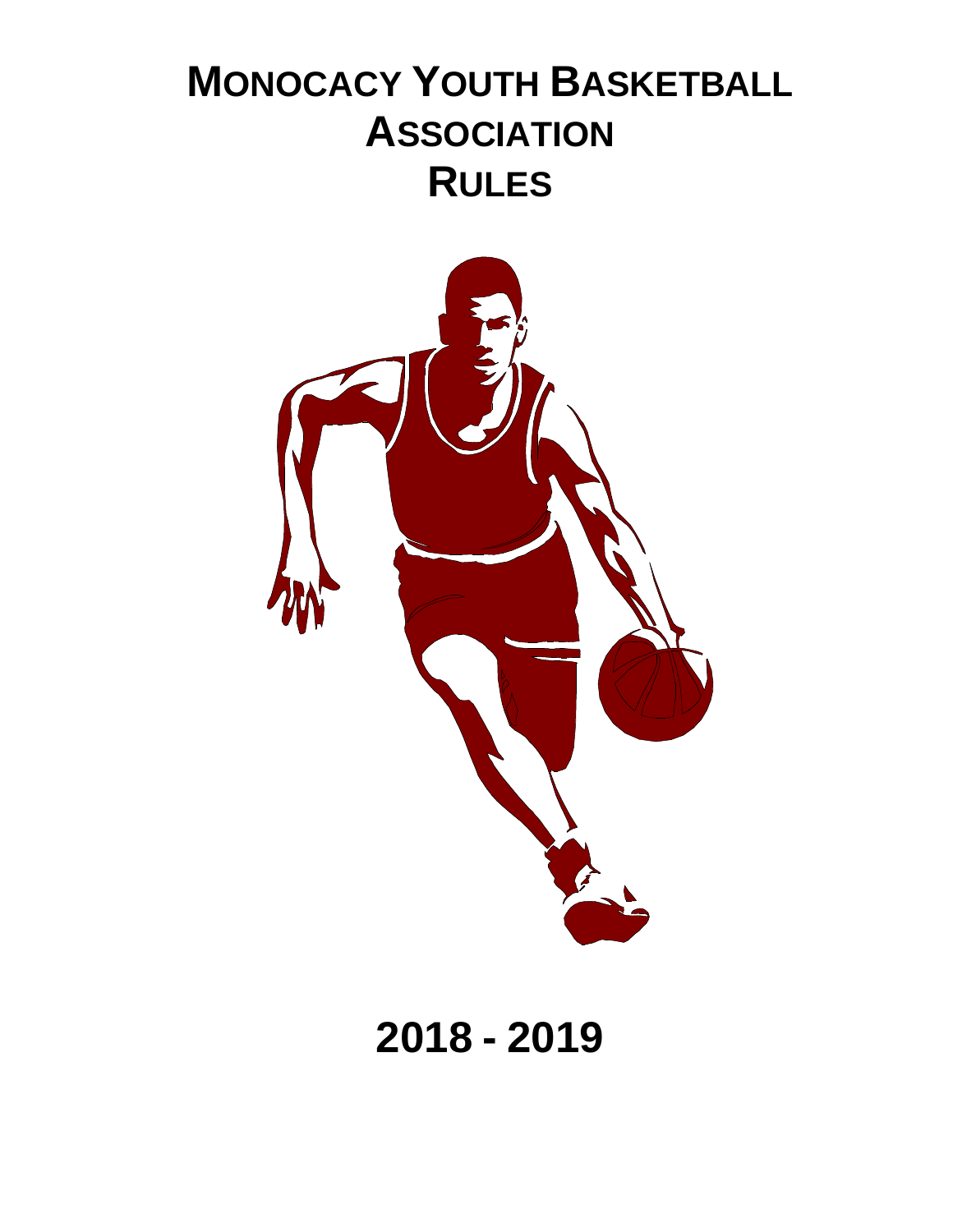# **I. A GOALS**

- I.A.1 The goal of the Monocacy Youth Basketball Association (MYBA) shall be to provide youth basketball parity play among similar age groups, promote good sportsmanship, and promote a good understanding of the game's methods, tactics and rules to all participants.
- I.A.2 It shall be a goal of the MYBA to assign players to neighborhood teams who practice at their neighborhood schools.
- I.A.3 It shall be a goal of the MYBA to make every effort to honor a player's request for a particular coach or team however, the member organization reserves the right to assign or reassign players to whatever team as may be necessary to achieve reasonable parity among teams within the overall program.
- I.A.4 It shall be a goal of the MYBA that all players must play approximately equally each game, subject to regular practice and game attendance. **The same expectation applies for both the regular season and the tournaments.** Referees and opposing coaches are not expected to enforce this rule. This expectation is best enforced by interaction between the coach and the parents of his or her players. Any concerns related to equal playing time should be brought to the attention of the MYBA executive board after the game through the coach and Area Coordinator. The MYBA executive board will address any issues with the Area Coordinators involved.

## **I. B PLAYERS AND ELIGIBILITY**

- I.B.1 Divisions and eligibility shall be established as of the first game of the league year as follows and as depicted in the "Player Eligibility Table" below:
- $I.B.1.1$  $R_{\rm D}$  /4<sup>TH</sup> - 3<sup>rd</sup>/4<sup>th</sup> grade players shall be in 3<sup>rd</sup> or 4<sup>th</sup> grade for the league year, or home school equivalent
- $I.B.1.2$  $^{TH}$  /6<sup>TH</sup> - 5<sup>th</sup>/6th grade players shall be in 5<sup>th</sup> or 6<sup>th</sup> grade for the league year, or home school equivalent
- $I.B.1.3$ <sup>TH</sup> /8<sup>TH</sup> - 7<sup>th</sup>/8<sup>th</sup> grade players shall be in 7<sup>th</sup> or 8<sup>th</sup> grade for the league year, or home school equivalent
- $I.B.1.4$ <sup>TH</sup> /10<sup>TH</sup> - 9<sup>th</sup>/10<sup>th</sup> grade players shall be in 9<sup>th</sup> or 10<sup>th</sup> grade for the league year, or home school equivalent
- I.B.1.5 11<sup>TH</sup> /12<sup>TH</sup> 11<sup>th</sup>/12<sup>th</sup> grade players shall be in 11<sup>th</sup> or 12<sup>th</sup> grade for the league year, or home school equivalent
- I.B.1.6 All players must be in attendance at a public or private school or home school in grades 1-12.
- I.B.1.7 Issues involving eligibility shall be resolved by MYBA per adopted bylaws. Questions involving player eligibility should be brought to the attention of the MYBA Executive Board.
- I.B.3 Protest of eligibility may be made by any coach in the League and shall be made in writing to the President who shall promptly forward to the Rules and Ethics Committee for the purpose of resolving the issue. Players who are the subject of an eligibility protest may continue to play until the issue is resolved, however the offending team shall play at risk of forfeiting the protested game if such protest is later upheld. Protests concerning eligibility made during a playoff situation will apply only to the protested game. Results from previous games will not be affected.
- I.B.4 Violations of eligibility rules may are subject to the discretion of the Rules and Ethics Committee who shall determine any actions to take related to players, coaches or organizations.
- I.B.5 Team Jerseys—The following is taken from the National Federation of State High School Associations Basketball Rules Book: "Team jerseys shall include the team member's number, which shall be at least 6 inches high on the back and at least 4 inches high on the front and not less than ¾ inch in width excluding the border…..Each team member shall be numbered on the front and back of the team jersey with plain Arabic numerals. The following numbers are legal: 0, 1, 2, 3, 4, 5, 00, 10, 11, 12, 13, 14, 15, 20, 21, 22, 23, 24, 25, 30, 31, 32, 33, 34, 35, 40, 41, 42,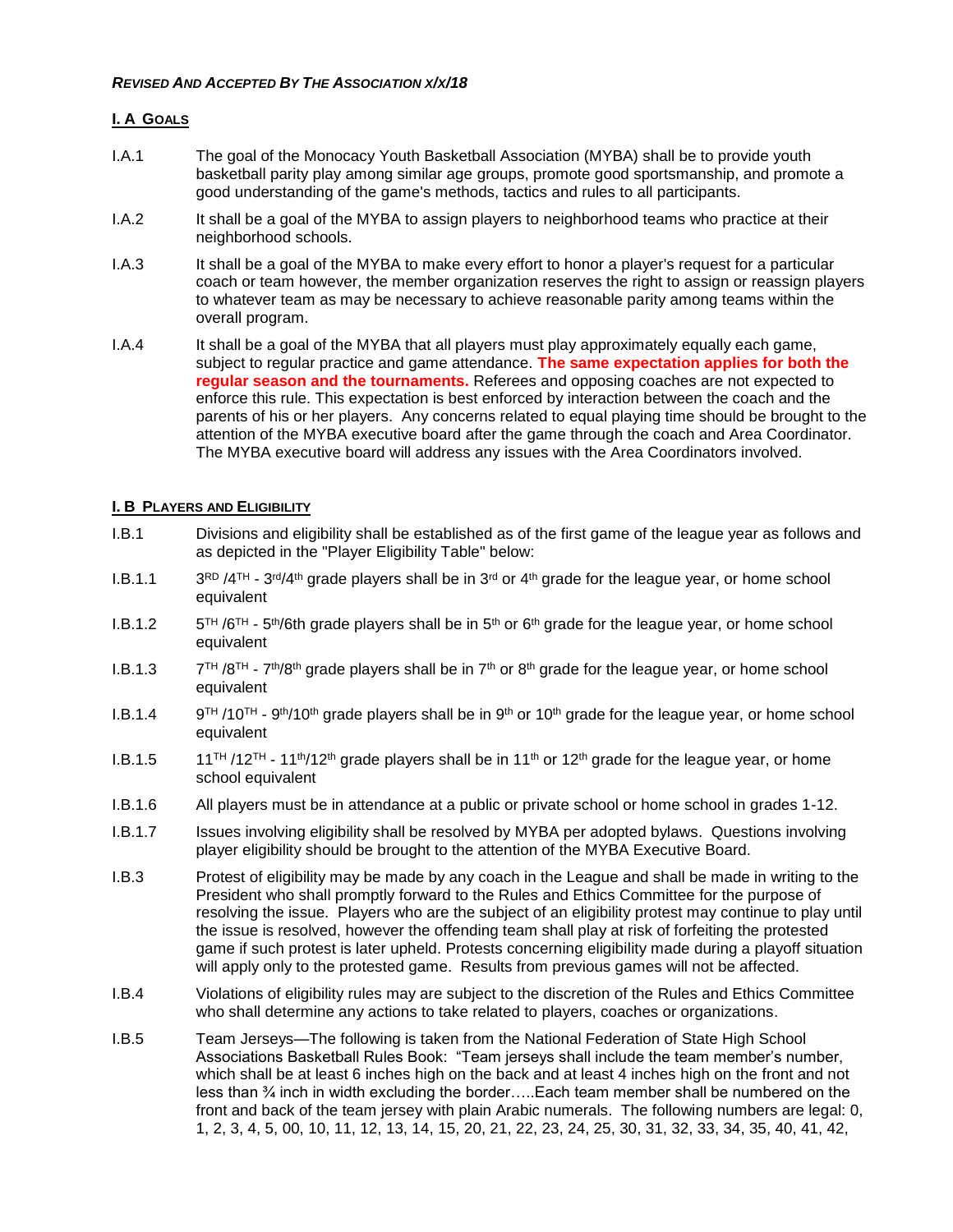43, 44, 45, 50, 51, 52, 53, 54, 55. A team member list shall not have both numbers 0 and 00…." The penalty for a team being in violation of this rule is one technical foul direct to the head coach. Which means if a team has a player wearing a #8 for instance, the game would begin with technical foul free-throws and the coach would also lose the coaching box for the game. This is also the same if a team has numbers on the back but not the front. This would not include, however, if a player forgets his jersey. That player can wear a plain t-shirt and be called #0 or #00.

#### **I. C SCORING AND TIME KEEPING**

- I.C.1 Each team shall provide a volunteer to keep a scorebook. The home team shall also provide a volunteer timekeeper for each game to run the clock per rules within this document and in-game officials' direction. Officals shall direct clock operations based on the rules within this document as appropriate.
- I.C.2 The home team's scorebook is designated as the Official Score Book. If the home team does not have a scrorebook available, the away team will be designated Official Score Book. .The score recorded in the Official Score Book is the official score. Accordingly, where the Official Score Book and the scoreboard are found to be different, the score reflected in the Official Score Book shall take precedence.
- I.C.3 Also, prior to the game, both scorebooks shall have the full team roster written with name and jersey number. If a player is not present or playing in the game, the name and number should still be listed in the scorebook. Technical fouls shall only be called if there is an inaccurate listing in the scorebook for a player that is present for any part of the game, at the official's discretion.
- I.C.4 The time clock shall run during all out of bounds dead ball situations. However, the referee may stop the clock when any inordinate delay occurs when returning the ball to play. During the final minute of each quarter and any over time period the clock shall stop for all out of bound and dead ball situations.
- I.C.5 The clock shall be stopped in all foul situations (both shooting and non-shooting) or when otherwise directed by the referee.
- I.C.6 The clock shall stop during all time-outs, substitutions, and at the end of each quarter. Substitutions must be made in a prompt fashion. Coaches are not allowed on the floor during substitutions, except for the 3RD/4TH age group.
- I.C.7 Games shall consist of four eight minute quarters with one minute between quarters and any overtime periods and five minutes between halves.
- I.C.8 The referee may shorten halftime by not more than two minutes, in order to keep games on schedule.
- I.C.9 Each team shall have three 60 second time-outs and two 30 second time-outs per game. An additional 60-second time-out will be given for each overtime period.
- I.C.10 When a game is tied at the end of regulation play, a maximum of two, three-minute overtime periods shall be played without change of baskets. A Jump Ball shall determine possession at the beginning of any overtime period.
- I.C.11 Overtime periods shall be considered as an extension of the fourth period in regard to fouls.
- I.C.12 If a three-point circle is properly marked on the court at both ends, three point shots shall be awarded. If a three-point circle is not present on the court, three point shots shall not be awarded.
- I.C.13 During a game when a team is ahead by 15 points or more, the team in the lead may not press. Game officials shall warn the coach upon the initial violation. Any further violations may result in a two shot technical foul being assessed against the team involved.\*\*\*3RD/4TH Teams shall receive at least 2 warnings before a violation is called, at the officials discretion.\*\*\*

This technical is a TEAM technical foul and is not assessed as a direct nor indirect to the head coach. Therefore, the coaching box privilege is not forfeited. Coaches are requested to do their best to not "run up the score" when ahead by a large margin.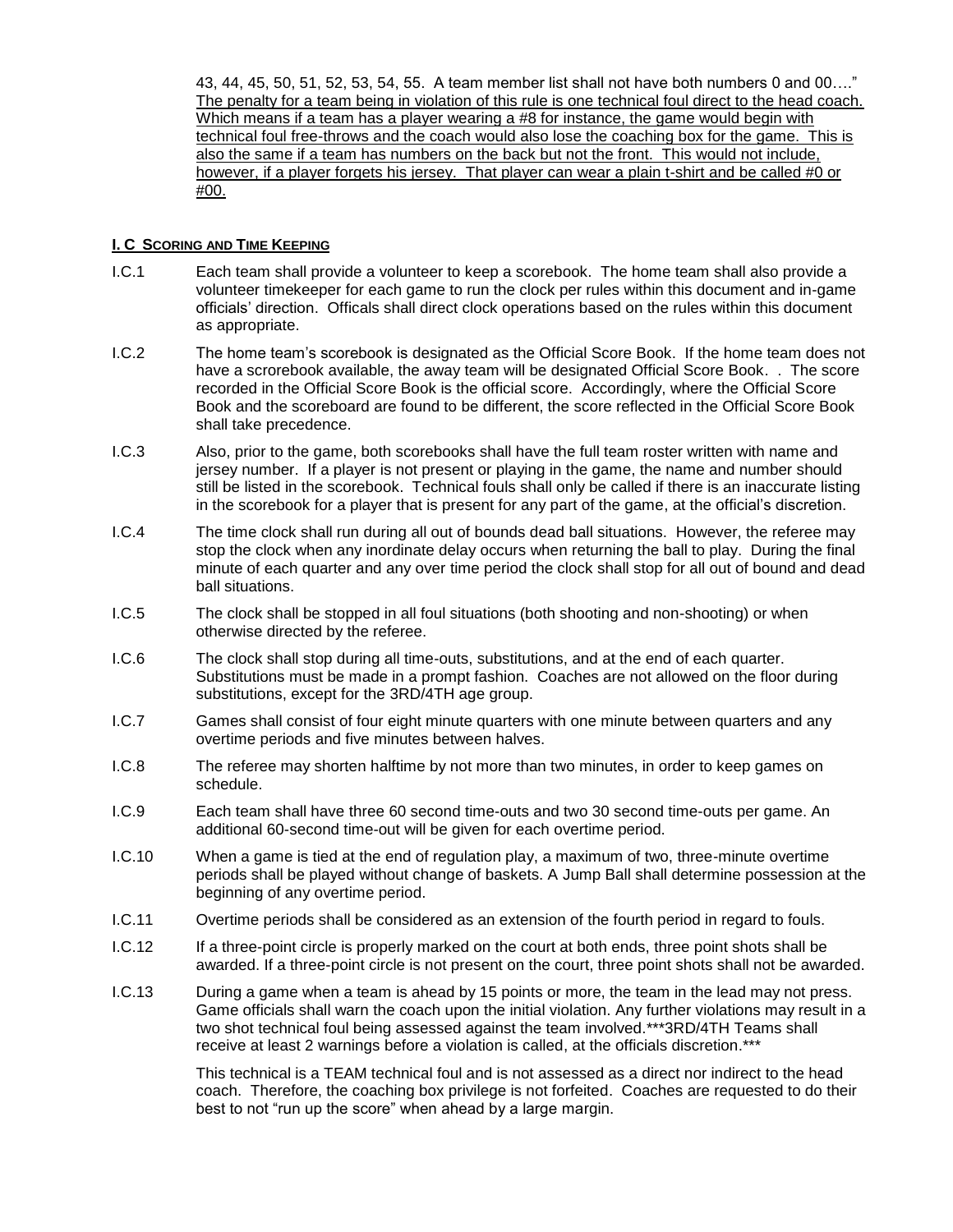I.C.14 Running clock rule – If a team has a 20 point lead at anytime during the fourth quarter, the game clock will continue to run unless a time out is called. The running clock will only be in place when the score difference remains 20 points or greater.

#### **II. PLAYING RULES**

- II.1 The National Federation of State High School Association Rules of Basketball shall control play unless otherwise modified herein.
- II.2 All play shall be with baskets set at ten feet above the floor.
- II.3 Teams must have a minimum of five players present to start a game. There will be a 15 minute grace period. If team/teams do not have 5 players at game time, scorer puts 15 minutes on clock and starts it. If within the 15 minutes, each team has 5 of players that are on their roster then the game will begin. Two 8 minute quarters, with regular rules will begin at that time. After the 2 quarters are completed the game shall be deemed complete. After the 15 minute grace period expires - game declared forfeit.

For liability issues, officials are NOT permitted to officiate forfeited games or scrimmages.

Once a game has started, either team may play with fewer than 5 players.

- II.4 A "Jump Ball" shall determine the initial direction and possession of the ball. Possession shall alternate for a Held Ball, at the beginning of each quarter, and during any overtime period. Direction shall alternate at the beginning of the second half. Possession at the beginning of any overtime period shall be determined by a "Jump Ball".
- II.5 The head coach and only those players on the floor and in the game shall be permitted to call a time-out. Teams may call a time-out only when in actual possession of the ball or during a stoppage of play prior to the opposing team's possession of the ball.
- II.6 The referee may call an "Official Time-out" at any time, which shall not be charged to either team. Coaches may substitute during an "Official Time-out" but may not call their team over to the bench nor enter the playing area.
- II.7 Players entering a game shall check in at the Scorer's table and shall not enter the game until the referee so indicates.
- II.8 Ten seconds are allowed to bring the ball across the mid-court line. The player bringing the ball up court must have both feet across the mid-court line or must pass the ball to a player with both feet across the mid-court line in ten seconds or less.
- II.9 A backcourt violation shall be called when the offensive player controlling the ball has crossed the mid-court line with both feet and the ball and then retreats back across the mid-court line by placing the ball or any part of the body on the floor on the mid-court line or in the backcourt area. There is no backcourt violation on a throw in.
- II.10 A change of possession shall be called when the offensive player controlling the ball is prevented from passing or dribbling the ball for a period of more than 5 seconds by the defensive player located within 3 feet of the offensive player with the ball. This rule shall be liberally applied keeping in mind the ages of the players involved.
- II.11 As a result of the referee's possession call, possession of the ball shall alternate between teams as determined by a "Possession Arrow" maintained at the Scorer's table. The "Possession Arrow" shall indicate the direction of the next possession. The team gaining possession shall inbound the ball from the closest sideline or baseline to where the possession call occurred.
- II.12 Any player accumulating five personal fouls during a game, including all overtime periods shall be required to withdraw from the game.
- II.13 A team accumulating seven or more team fouls in any half shall be in the "1 and 1" or bonus free throw situation. A team accumulating ten or more team fouls in any half shall be in a two shot bonus free throw situation.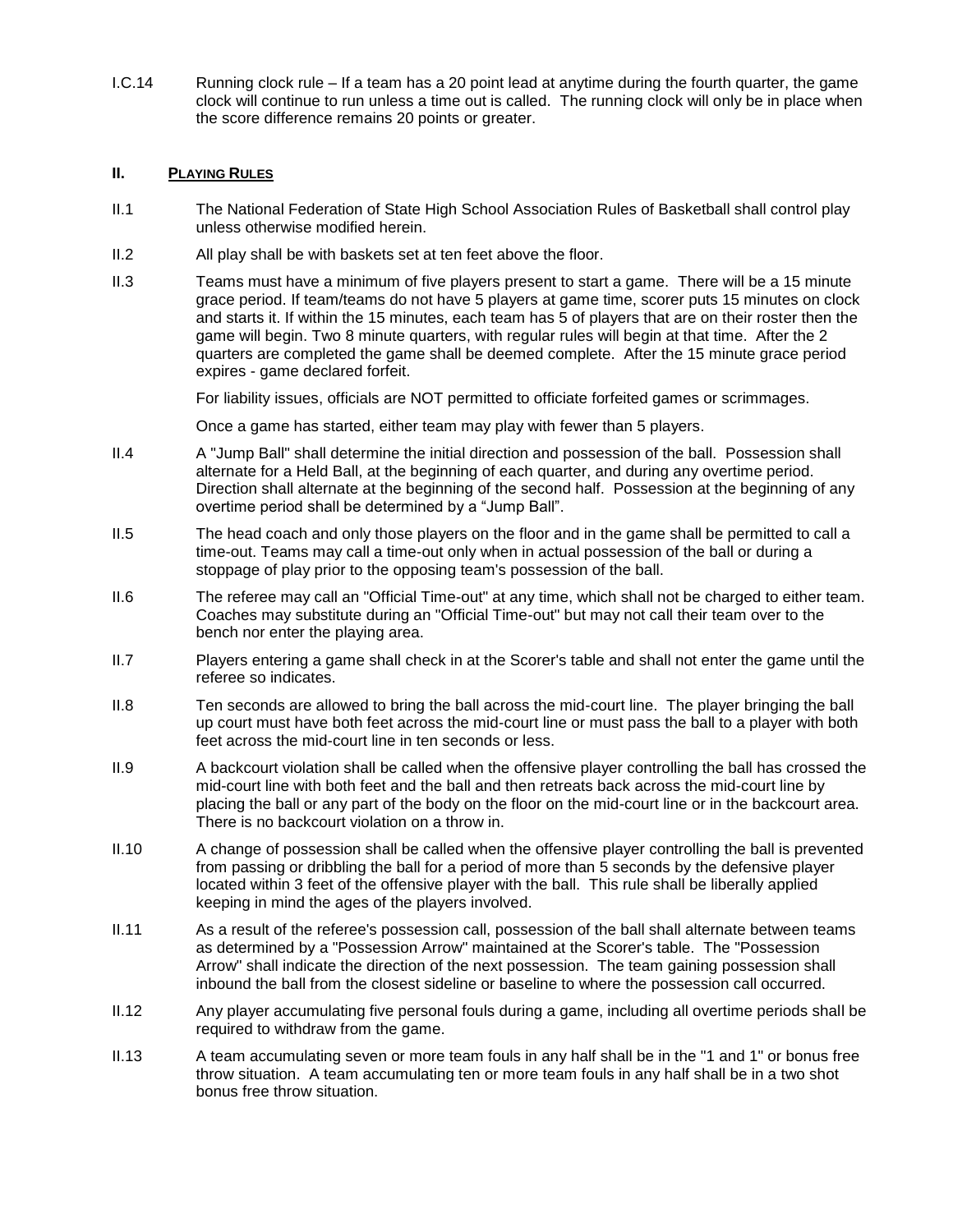- II.14 Technical fouls count as personal and team fouls. Referees are instructed to strictly assess technical fouls for poor sportsmanship or abusive or improper language by any player, coach, parent or spectator and may remove the offending party or terminate the game at any time.
- II.15 During an in bounds situation the referee shall designate an area approximately three feet away from the player passing in bounds in any direction. No player on either team may approach within three feet of the passer when the ball is thrown in from the sidelines.
- II.16 The player throwing the ball in bounds shall have a period of five seconds to release the ball on a pass onto the court.
- II.17 The front, sides, top and bottom of the backboard are in bounds. The back of the backboard and the backboard supporting structure are out of bounds.
- II.18 A player who is charged with a technical foul for fighting shall be ejected from the game and suspended from playing in the following five (5) games. Any player ejected for any reason other than fighting shall be suspended for the following two (2) games. Any player ejected from a second game during the season for any reason shall be suspended for the remainder of the season including tournaments. Players suspended may appeal to the MYBA board to reduce or eliminate their suspension by writing a letter to the MBYA President stating why they believe the suspension should be reconsidered. Review of any appeals will be conducted per the MYBA approved By Laws. Any team that has two (2) or more players ejected for fighting more than once within the same season shall be removed from the league and all games played shall be considered forfeits.

# **II.A – Overtime Periods**

- II.A.1 When a game is tied at the end of regulation play, a maximum of two, three-minute overtime periods shall be played without change of baskets. A Jump Ball shall determine possession at the beginning of any overtime period.
- II.A.2 There shall be 1 minute between quarters and any overtime periods.
- II.A.3 Each team shall receive 1 additional full time out for each overtime period.
- II.A.4 Overtime periods shall be considered as an extension of the fourth period in regard to fouls.
- II.A.7 During the final minute of any over time period the clock shall stop for all out of bound and dead ball situations.

#### **II.B - 3RD/4TH DIVISION**

- II.B.1 #28.5 size basketballs shall be used for the boys division. #27.0 or #27.5 size shall be used for the girls division.
- II.B.2 If a team substitutes 3 or more players at one time, a coach can request a matchup (the players line up opposite each other in their respective positions for the purpose of "matching up" the defensive and offensive player). Otherwise, matchups are done at beginning of each quarter and any overtime period, and at the 4 minute mark (if substitutes are put in at that time) during each quarter.
- II.B.3 No pressing in the backcourt area is allowed during the entire game for 3RD/4TH level play (except 3RD/4TH Boys Level "A"). The team that has lost possession must immediately cease all backcourt defenses and fall back behind the mid-court line. The referee shall warn the coach for the first two (2) violations. Further violations shallresult in a two-shot technical foul at the discretion of the referee. However, referees may use discretion in not calling technical fouls if backcourt defense is deemed inadvertent, instantaneous, and no advantage has been gained such as just after a defensive rebound situation.
- II.B.4 Man to man defense is required for the entire game at 3RD/4TH level play (except 3RD/4TH Boys Level "A"). Zone defense is not permitted at any time during the game and double-teaming is not allowed unless the offensive player in possession of the ball is in the lane. Inadvertent double-teaming that does not provide any advantage in the judgement of the referee will not be called. Defensive players anticipating a pick may sag off their man accordingly. Teams shall receive a total of not more than two (2) warnings for violations for the entire game. Additional violations will result in an automatic two shot technical foul.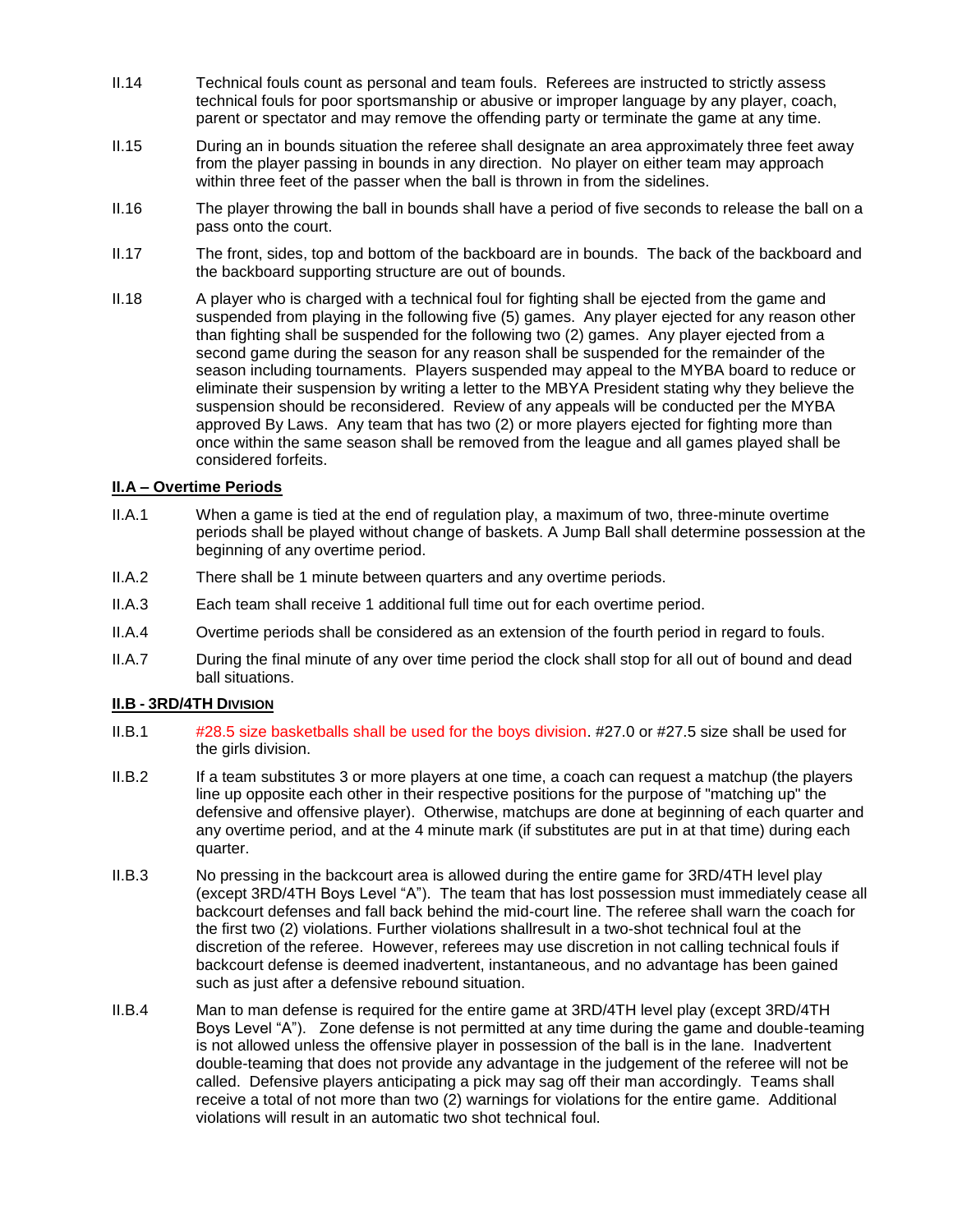- II.B.5 In situations where an offensive player takes a position outside the three point arc or near the perimeter of the court (i.e.: spread offense) the defensive player shall not be required to closely guard (be within (6) feet) the offensive player. The defensive player shall not be positioned in the lane and must be on the same side of the court as the offensive player they are covering. Once the offensive player moves inside the three point arc, the defensive player is required to be within three (3) feet of the offensive player. IF the offensive player is within three feet of the lane, the defensive player may be in the lane provided they are guarding their assigned player and maintain the three feet requirement. Defensive players are allowed to anticipate helping their teammates in the lane.
- II.B.6 Foul shots shall be taken from a line THREE feet closer to the basket than the regulation foul line. Since the shooter is allowed to shoot three feet closer to the basket, the 4 defensive and 2 offensive players shall be lined up starting in the neutral-zone area (under the block). (Otherwise, if lined up normally, the last defensive players would be standing behind the shooter.) Upon receiving the ball from the Referee, the foul shooter shall have a maximum of ten seconds in which to attempt a shot. Players may not change positions on the lane after the foul shooter has received the ball from the Referee. The ball must hit the rim to be a valid attempt. A ball hitting only the backboard or net on the final shot shall not constitute a valid attempt. A failure to hit the rim on a final attempt shall result in a disallowance of the shot and the awarding of possession to the opposing team.
- II.B.7 A single inbound pass into the backcourt area shall be allowed subsequent to a time-out called by the team having possession. In the event that the team having possession calls a second timeout prior to moving the ball into the frontcourt, the inbound pass following the second time-out shall be made into the frontcourt. The referee shall assess a two shot technical foul against the team involved for a violation of this rule. No warning shall be provided.
- II.B.8 **Full-court man-to-man defense is allowed the last 30 seconds of the game**. Double-teaming is still NOT allowed.
- II.B.9 Due to the stringent requirements and consequent penalties for failure to maintain a man to man defense, coaches shall not run "isolation" plays designed to give a more skilled player an obvious advantage. Additionally, no "bumble bee" offenses may be run. This occurs when four offensive players are placed on one side of the court and another player is on the opposite side without the intention of a reasonable play being called. Coaches must be aware that the man to man requirement at the 3RD/4TH level is designed to teach players the fundamentals of defense; not to create unfair advantages for more skilled ball handlers. Teams shall receive a total of not more than two (2) warnings for violations the entire game. Additional warnings will result in an automatic two shot technical foul.

# **3RD/4TH BOYS, LEVEL "A"**

RULES WILL BE THE SAME AS 7TH/8TH AND UP, EXCEPT #**28.5** SIZE (INTERMEDIATE) BASKETBALLS WILL BE USED AND THE FOUL LINE IS AT 12 FEET (3 FEET IN FROM REGULATION).

# **II.C - 5TH/6TH DIVISION**

- II.C.1 Intermediate size #28.5 balls shall be used.
- II.C.2 RULES WILL BE THE SAME AS 7TH/8TH AND UP, with the exception that the girl's foul shots may be taken from a line THREE feet closer to the basket than the regulation foul line, and the home team shall mark that line clearly prior to the game, such as with tape. Since the shooter is allowed to shoot three feet closer to the basket, the 4 defensive and 2 offensive players shall be lined up starting in the neutral-zone area (under the block). (Otherwise, if lined up normally, the last defensive players would be standing behind the shooter.) Prior to shooting each shot, the shooter must choose to shoot from the normal foul line or 3 feet closer. Violations shall occur if the shooter crosses whatever line he or she chooses to shoot from.

# **II.D – 7TH/8TH, 11TH/12TH GIRLS AND 7TH/8TH, 9TH/10TH, 11TH/12TH BOYS DIVISION**

- II.D.1 Full size regulation balls shall be used for 7TH/8TH, 9TH/10TH and 11TH/12TH Boys level play.
- II.D.2 Intermediate #28.5 size basketballs shall be used for 7TH/8TH and 11TH/12TH Girls level play.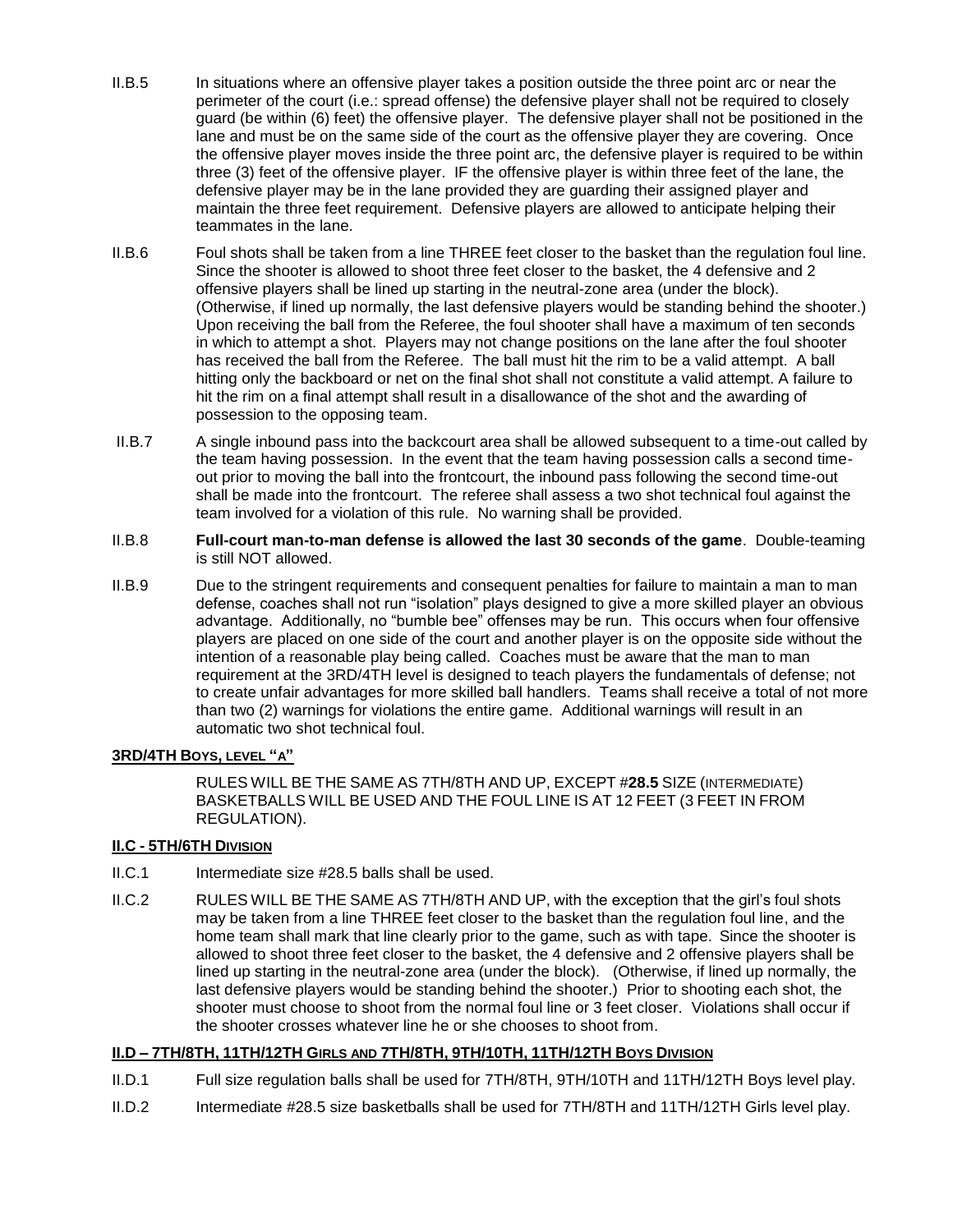- II.D.3 Pressing is allowed in the backcourt at any time during the game and any subsequent overtimes thereafter. During a game when a team is ahead by 15 points or more, the team in the lead may not press. During any period that pressing is prohibited, the team that has lost possession must immediately cease all backcourt defense and fall back behind the mid-court line. Game officials shall warn the coach upon the initial violation. Any further violations may result in a two shot technical foul being assessed against the team involved. However, referees may use discretion in not calling technical fouls if backcourt defense is deemed inadvertent, instantaneous, and no advantage has been gained such as just after a defensive rebound situation.
- II.D.4 Any type of frontcourt defense may be played at any time during the game.
- II.D.5 Foul shots shall be taken from the regulation distance. Upon receiving the ball from the Referee, the foul shooter shall have a maximum of ten seconds in which to attempt a shot. Players may not change positions on the lane after the foul shooter has received the ball from the Referee. The ball must hit the rim to be a valid attempt. A ball hitting only the backboard or net on the final shot shall not constitute a valid attempt. A failure to hit the rim on a final attempt shall result in a disallowance of the shot and the awarding of possession to the opposing team.

## **III. Coaches**

- III.1 During game play, only two coaches and the team members shall occupy the "bench" area.
- III.2 A coaches box shall be designated per The National Federation of State High School Association Rules of Basketball. III.5 ONE COACH MAY OCCUPY THE COACH'S BOX DURING GAME PLAY. THE REMAINING COACH AND ALL TEAM MEMBERS NOT CURRENTLY PLAYING SHALL REMAIN SEATED DURING THE GAME (UNLESS A PLAYER IS PREPARING FOR SUBSTITUTION).
- III.3 Only the coach in the coach's box may address a referee during game play. Referees shall be addressed quietly and privately only during stoppage in play and only with regard to the clarification of a call. Clarification of a specific call is at the discretion of the referee. Abusive or intimidating language will not be allowed.
- III.4 Coaches shall not shout disagreements to referees, make their own calls from the sidelines, or in any other way attempt to "work" the referees. These activities are inappropriate in a recreational league.
- III.5 Coaches may not advance beyond their respective areas across the mid-court line or onto the court area during game play.
- III.6 Coaches in violation shall be assessed a technical foul. Once assessed a technical foul, the coach must remain seated the rest of the game. Coaches receiving two technical fouls shall be ejected from the game and required to immediately leave the game facility (not just the gym area, but the facility entirely). This coach WILL NOT be allowed to coach the next two (2) games (regardless if it's a regular season or tournament game). Any coach that is ejected from a second game will be suspended for the remainder of the season, and the following season.

#### **IV. REFEREES AND ENFORCEMENT OF RULES**

- IV.1 Referees shall manage the conduct of the game and enforce all rules as prescribed in Section I.C and I.C.1 – IV.4 herein as well as, the The National Federation of State High School Association Rules of Basketball. All other rules and goals contained herein shall be the responsibility of the League Board of Directors.
- IV.2 Where no advantage has been gained, the referees are encouraged to liberally and consistently apply the rules keeping in mind the age group involved and with an emphasis on instruction and continued play.
- IV.3 The referee shall record and report the following to the Assigner who shall forward such information to MYBA Administrators for appropriate disposition.
	- Players assessed technical fouls
	- Coaches assesed technical fouls